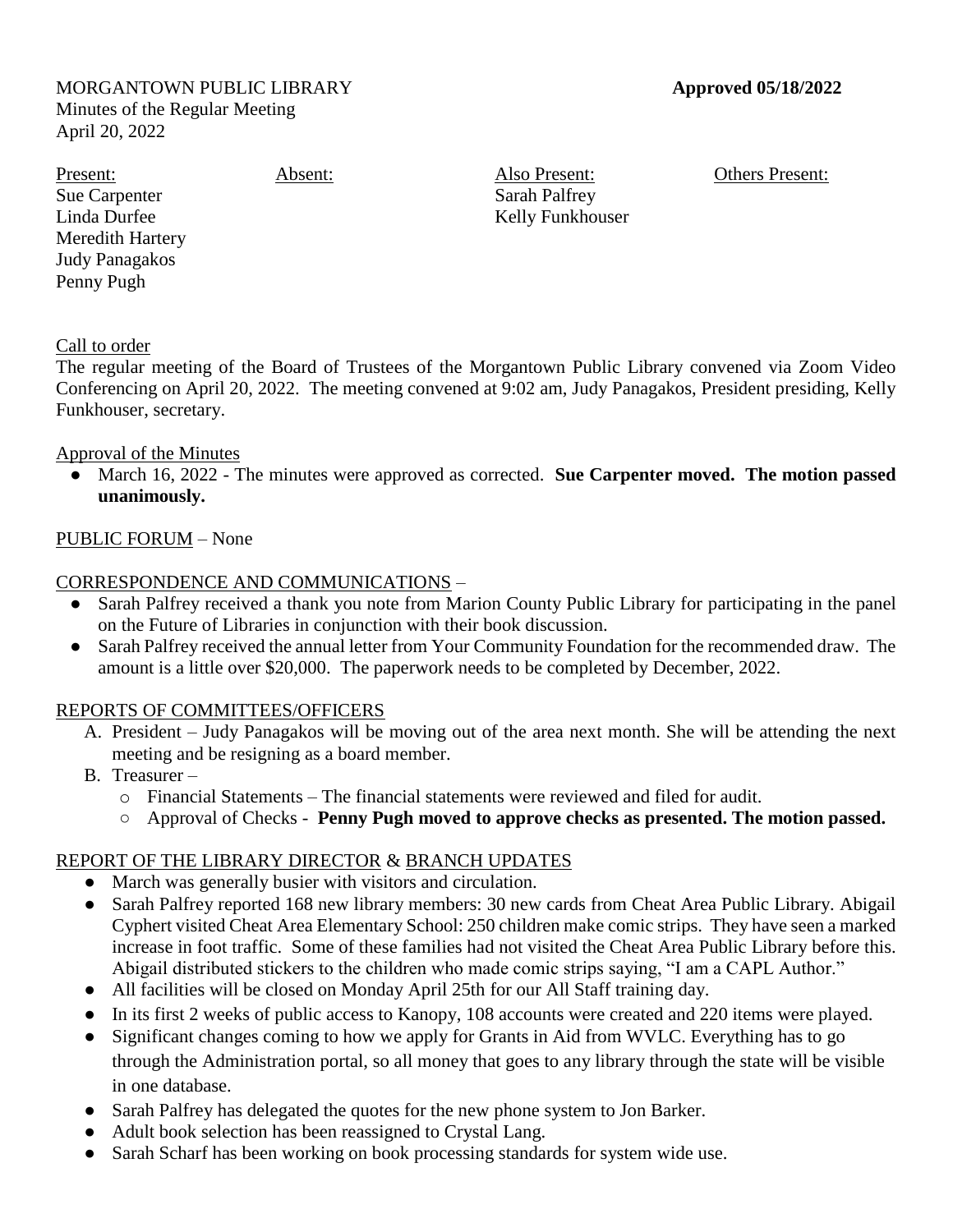Board Minutes – April 20, 2022 – Page 2

- Monongalia County Broadband initiative meetings have been on a break as they transition to the next phase, and will restart this week.
- Sarah Palfrey attended the Public Library Association Conference in Portland, Oregon. One of the seminars focused on digital equity, digital inclusion, and broadband access. Even though access will be available county wide, there also needs to be groundwork for adoption by the public.
- Sarah Palfrey met with a possible summer intern offered through the Graduate School at West Virginia University. They discussed 3 possible projects and will meet again next week to firm up plans. The intern would work 20 hours a week from mid-May through early August.
- Sarah Palfrey would like to revisit the strategic/long range plan for post-COVID changes.
- Sarah Palfrey is reviewing checkouts by location spreadsheets. Thanks to Sarah Scharf for the spreadsheets.
- Corina Chang has made accessibility improvements to the website. She is now working on the Summer Reading Program, the Big Family Book Club and a new card design.
- Ryne Faber has been hired as the Cheat Area Public Library supervisor. He has worked at Cheat for 3 years, and is currently working on his MLIS.
- The Outreach, Programming, and Experiences position has been filled by Charlotte Chung.
- Clinton District Public Library has hired 2 new employees Lisa Martinelli and Angela Ratledge
- A new Part-time employee hired at Morgantown
- Amanda Young, Teen Services has returned from parental leave.
- There will be a job posting for a new Cheat part-time position to replace Charlotte's and Ryne's part-time positions. Ryne has also requested that one of the part-time positions be replaced with a full time one.
- Sarah Palfrey expressed thanks from the staff for the gift cards. They are very much appreciated.
- There are still gaps in staffing, a great need for someone to manage the Digital Library, staff training, development/volunteers, more programming (Adult and Kids), working with the affiliates. Some staff have requested a dedicated human resources person. Sarah Palfrey will look into contracted Human Resources as an option.
- There has been a huge increase in outreach opportunities. This will be a very busy weekend. The library will be represented at the Handmade market at the Rail Trail, a West Virginia University event, and the West Virginia Botanic Garden this weekend.
- Four staff members attended the Public Library Association Conference. All turned in written reports of their experiences. It was a great conference as always.
- Three staff will be attending the American Library Association Conference in June.
- Charlotte Chung presented a session on the birding backpack project for WVLA's Spring Fling program earlier this month.
- Digital statistics were presented.
- Tessa Staubly added signs into plants to tie them to the collection. Sarah Palfrey has asked programming staff to point programs back to the collection. Shelby Donnelly's book display which included many from the Fiction 101 program has been receiving attention and many of them are checked out.
- Branch updates
	- 1. Arnettsville Public Library: worked with the Health Dept. to hold a vaccine clinic, noted a great need for gravel in the parking lot.
	- 2. Cheat Area Public Library: Staff shortages are being addressed the library is too busy to just have one person when someone calls off or has a scheduled PDO, overall need for increased staff hours.
	- 3. Clay-Battelle Public Library: The outside steps are roped off. The Monongalia County Facilities Manager says it's next on their list of projects which is no change from last month.
	- 4. Clinton District Public Library: All focus is on training new employees, but they, with the help of Darrin Baker, finished up their closet project.
	- 5. AULL: No update.